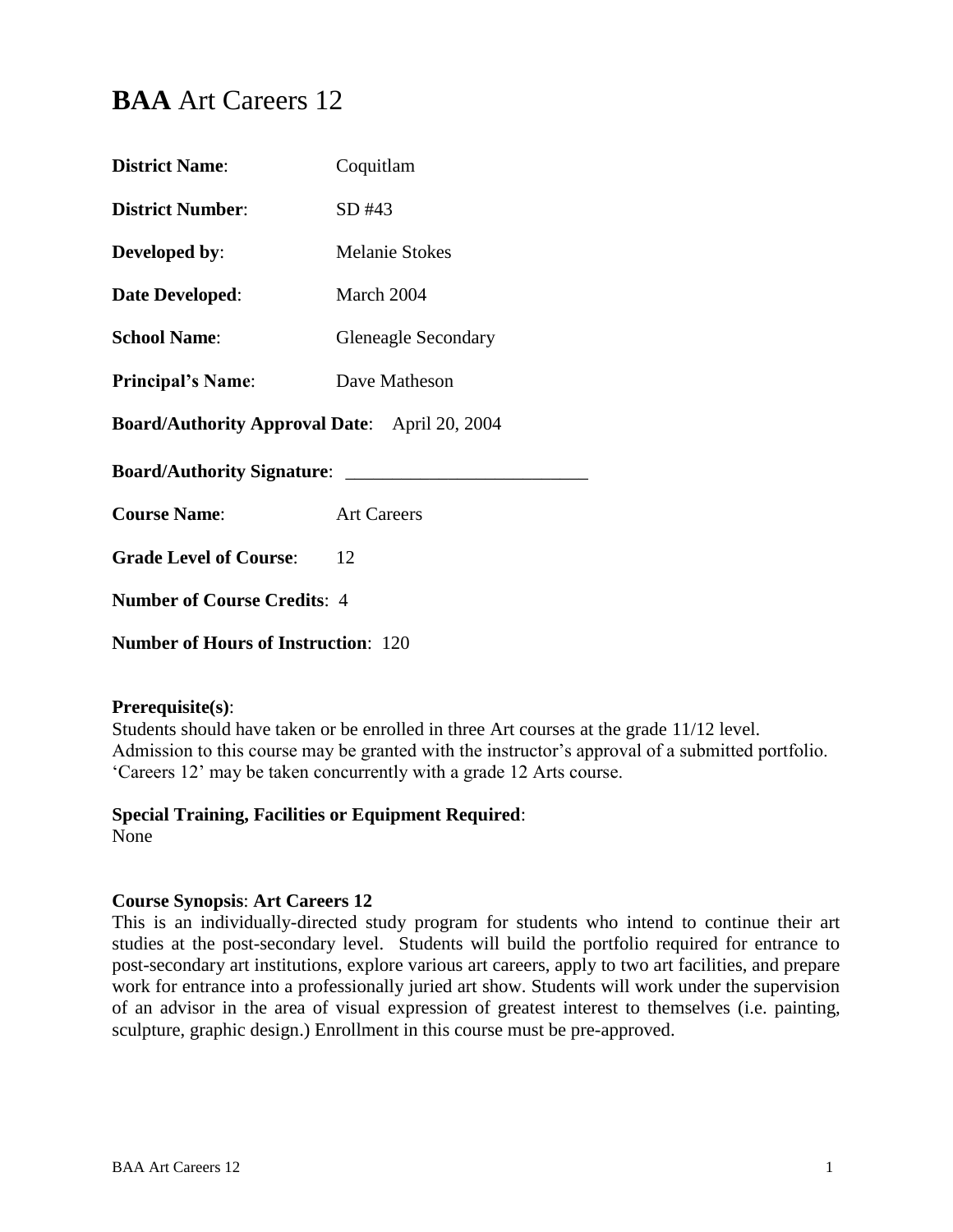# **Rationale**:

This course offers serious art students the opportunity to develop a portfolio of work suitable for submission to a post-secondary art institution. Students are given the opportunity to explore what it means to be a professional artist. In addition, they will prepare, frame, and hang their work in a juried art show. Finally, students will conduct the research necessary for application and acceptance to an accredited post-secondary art institution. The course supports student skill development and the practical knowledge needed for entering a career in the Visual Arts.

# **Organizational Structure**:

| Unit/Topic | <b>Title</b>                             | <b>Time</b> |
|------------|------------------------------------------|-------------|
| Unit 1     | Portfolio Development                    | 60 hours    |
| Unit 2     | <b>Gallery Presentation</b>              | 30 hours    |
| Unit 3     | Researching Art Careers and Institutions | 20 hours    |
| Unit 4     | Sketchbook                               | 10 hours    |
|            |                                          |             |
|            | <b>Total Hours</b>                       | 120 hours   |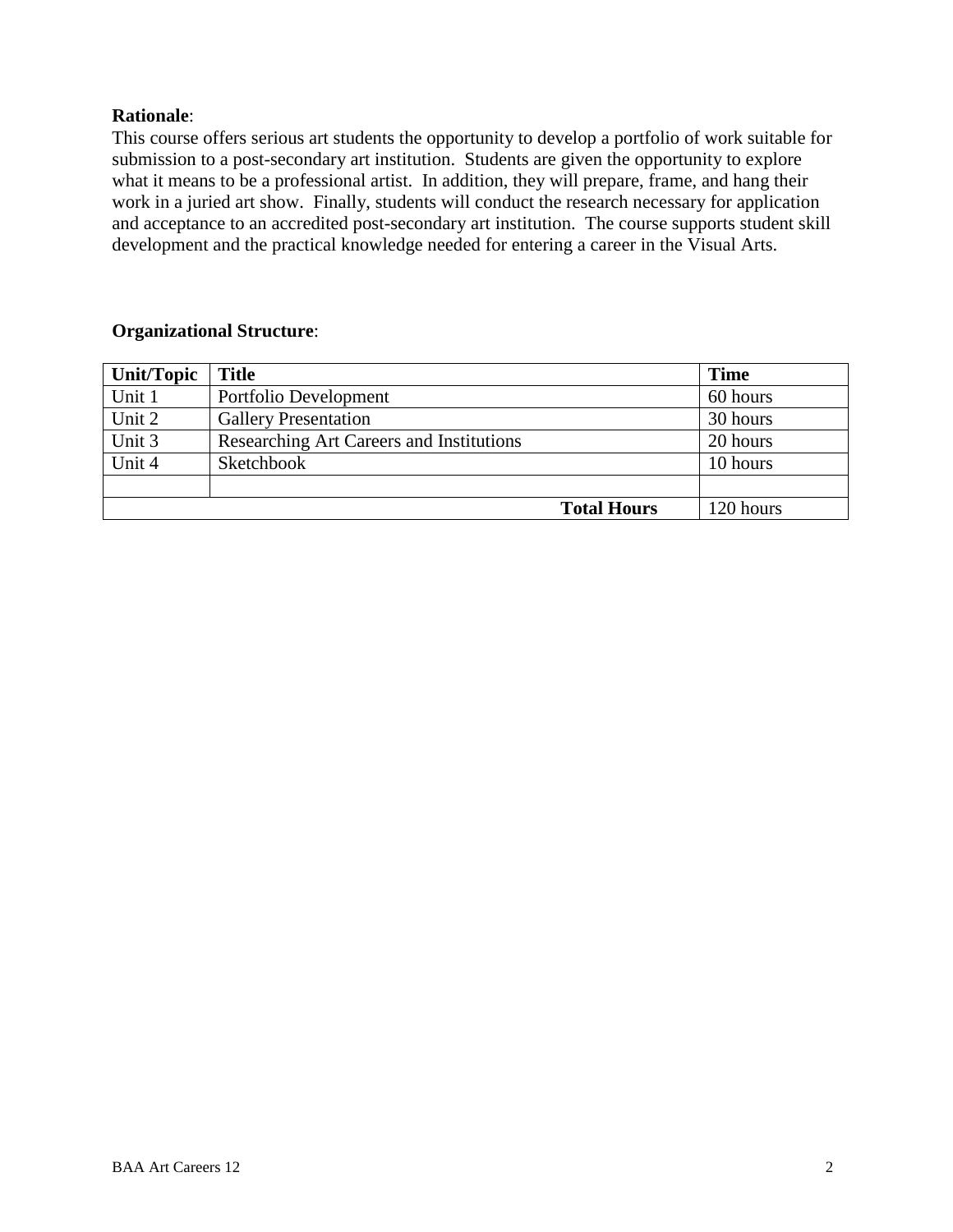# **Unit/Topic/Module Descriptions**:

#### **Unit 1: Portfolio Development** 60 hours

Students will produce a portfolio of suitable quantity and quality of work to be accepted by an accredited post-secondary art institution. They will develop their understanding of professional art work by visiting two art galleries. Students will also attend 'Portfolio Day' at Emily Carr Institute of Art and Design.

# **Curriculum Organizer – Planning**

*It is expected that students will:*

- organize all artwork completed to date for inclusion in a portfolio
- submit chosen pieces for analysis and assessment
- create an individual plan to create a strong portfolio

# **Curriculum Organizer – Creating**

*It is expected that students will:*

- create art work of a suitable quantity for submission to a post-secondary art institution
- create art work of suitable quality for submission to a post-secondary art institution
- display selections from their portfolios in the school setting

# **Curriculum Organizer – Analyzing**

*It is expected that students will:*

- analyze their portfolio work for art school submission standards
- analyze the work of other students in the class
- identify elements and principles of design in work of a professional standard
- discuss strategies and techniques used in the work of a professional artist
- engage in teacher critique and feedback of personal art work
- engage in critique and feedback from an art professional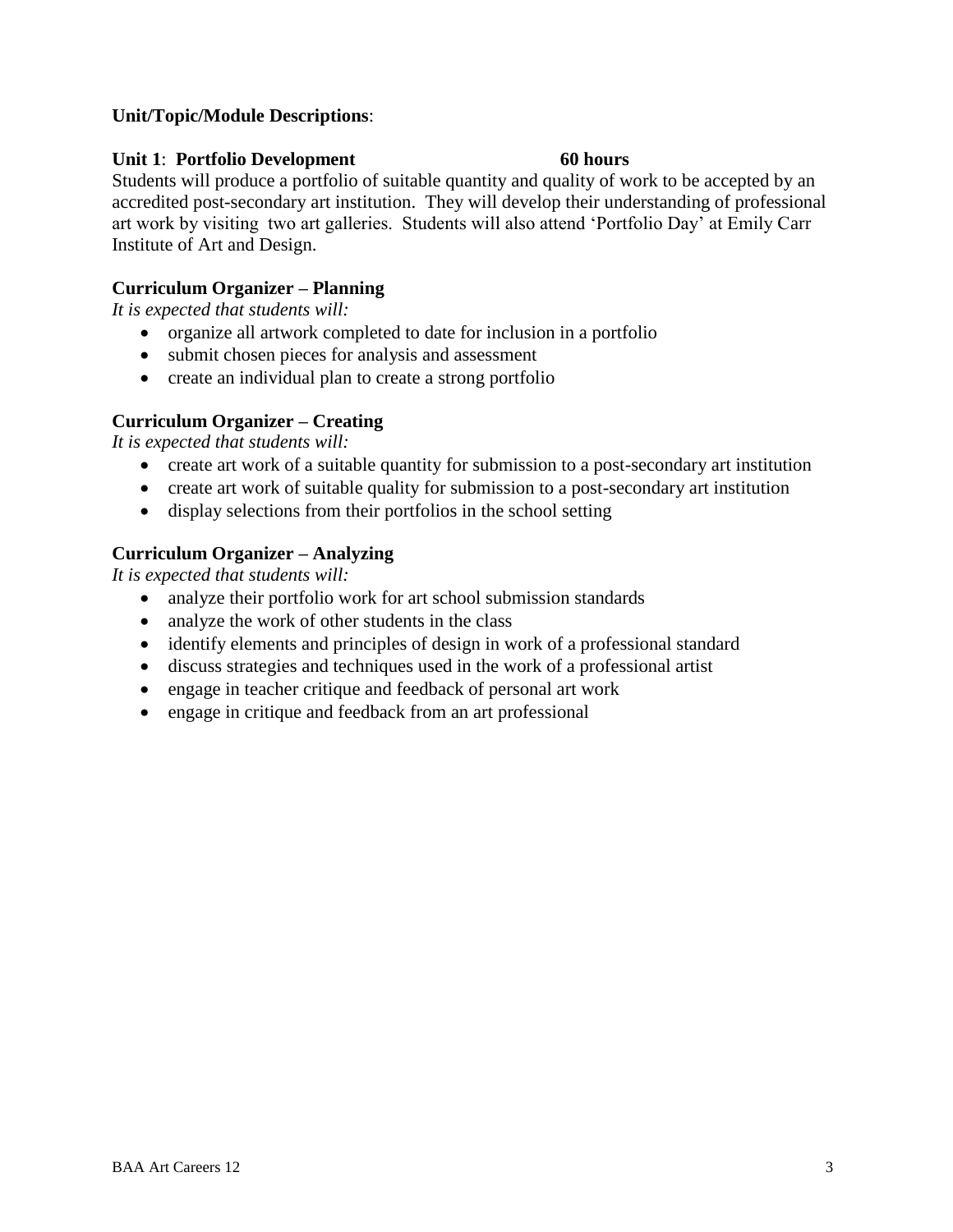# **Unit 2**:**Gallery Presentation 30 hours**

Students will include two pieces of original art work done during the summer and work on one to two pieces during class time. They will submit three to four pieces of original art work for the annual 'Emerging Talent Show' at the Evergreen Cultural Centre Art Gallery. They will also learn how to prepare, frame and hang their work in a gallery setting.

#### **Curriculum Organizer – Planning Work for a Juried Show**

*It is expected that students will:*

- meet with the teacher prior to the beginning of the course
- submit proposals for two pieces of work to be completed during the summer
- submit a proposal for one to two pieces of work to be done during the course

# **Curriculum Organizer – Preparing Work for a Juried Show**

*It is expected that students will:*

- create two pieces of original art work for display in a gallery setting during the summer
- create one to two pieces of art work for inclusion in a gallery display during the course
- visit the gallery and interview the curator regarding their potential submissions of art work
- submit three to four pieces of art work to teacher jurors for inclusion into the gallery show
- mat, frame, and present art work for gallery display

# **Curriculum Organizer – Displaying Work in a Juried Show**

*It is expected that students will:*

- Display three to four pieces of original art work in a juried show
- Discuss and engage in a reasoned critique of their own work and the work of others in the class
- critique the 'Emerging Talent Show' and offer a perspective of their favourite piece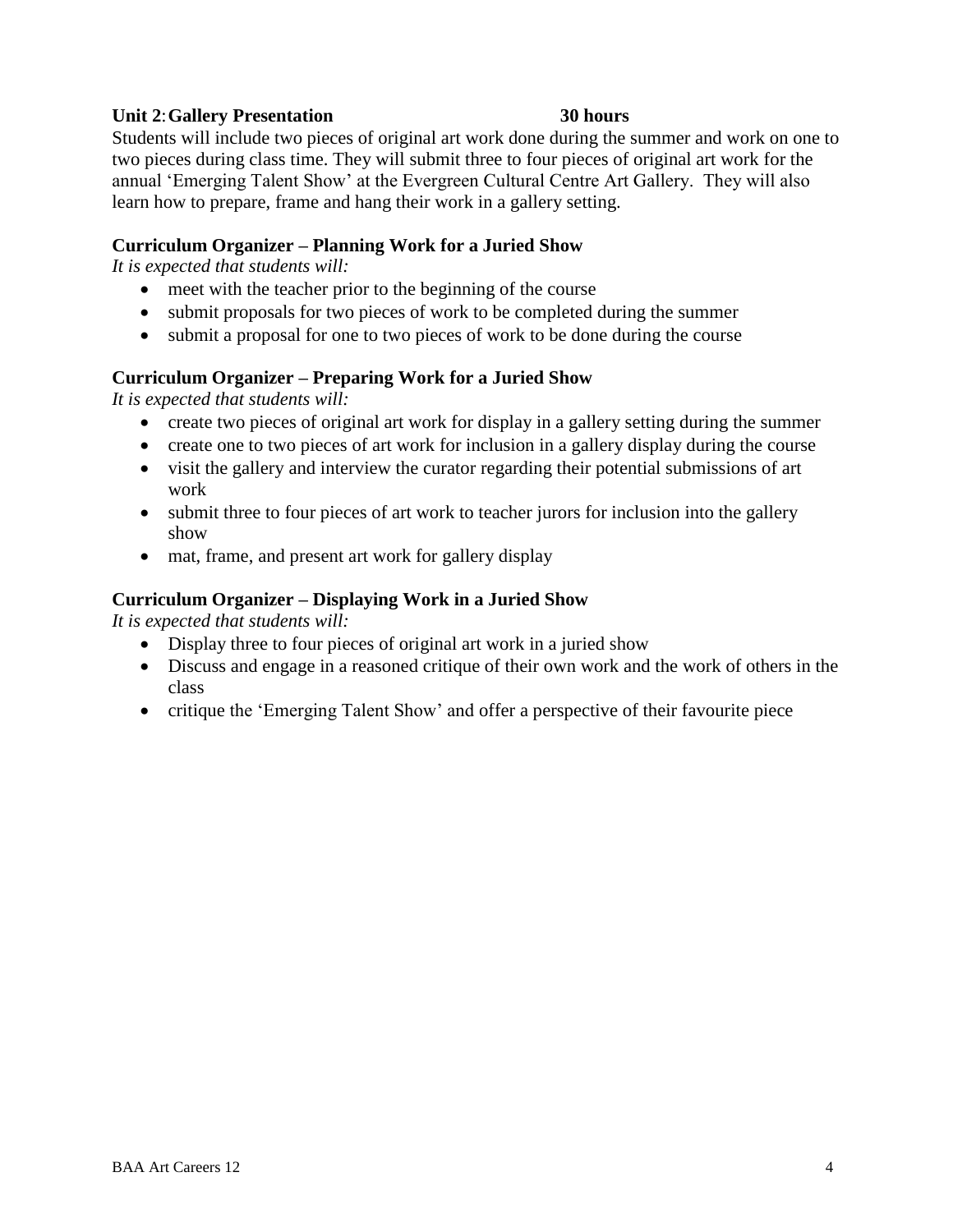# **Unit 3**:**Researching Art Careers and Art Institutions 30 hours**

Students will research and compile information on art careers and job descriptions. They will write a resume and a description of their portfolio. Students will also research three accredited post-secondary art institutions and their entrance requirements. They will apply to two art schools or institutions.

#### **Curriculum Organizer – Researching Art Career Information**

*It is expected that students will:*

- use the Career Centre resources of the school to research art careers
- reseach a variety of jobs in the visual arts field
- plan for potential costs and benefits of a specific job in the visual arts field
- compile written information on found research
- discuss researched information and future plans with the course teacher and classmates

#### **Curriculum Organizer – Researching Art Institutions**

*It is expected that students will:*

- use the Career Centre resources of the school to research post-secondary art instutions
- plan for potential costs and benefits of three different art schools or institutions (two in B.C; one out of province)
- compile written information on found research
- discuss researched information and future plans with course teacher

#### **Curriculum Organizer – Applying Research Information**

*It is expected that students will:*

- demonstrate a good understanding of various career opportunities in the Visual Arts field
- write a resume and/or letter of application
- apply to two post-secondary art institutions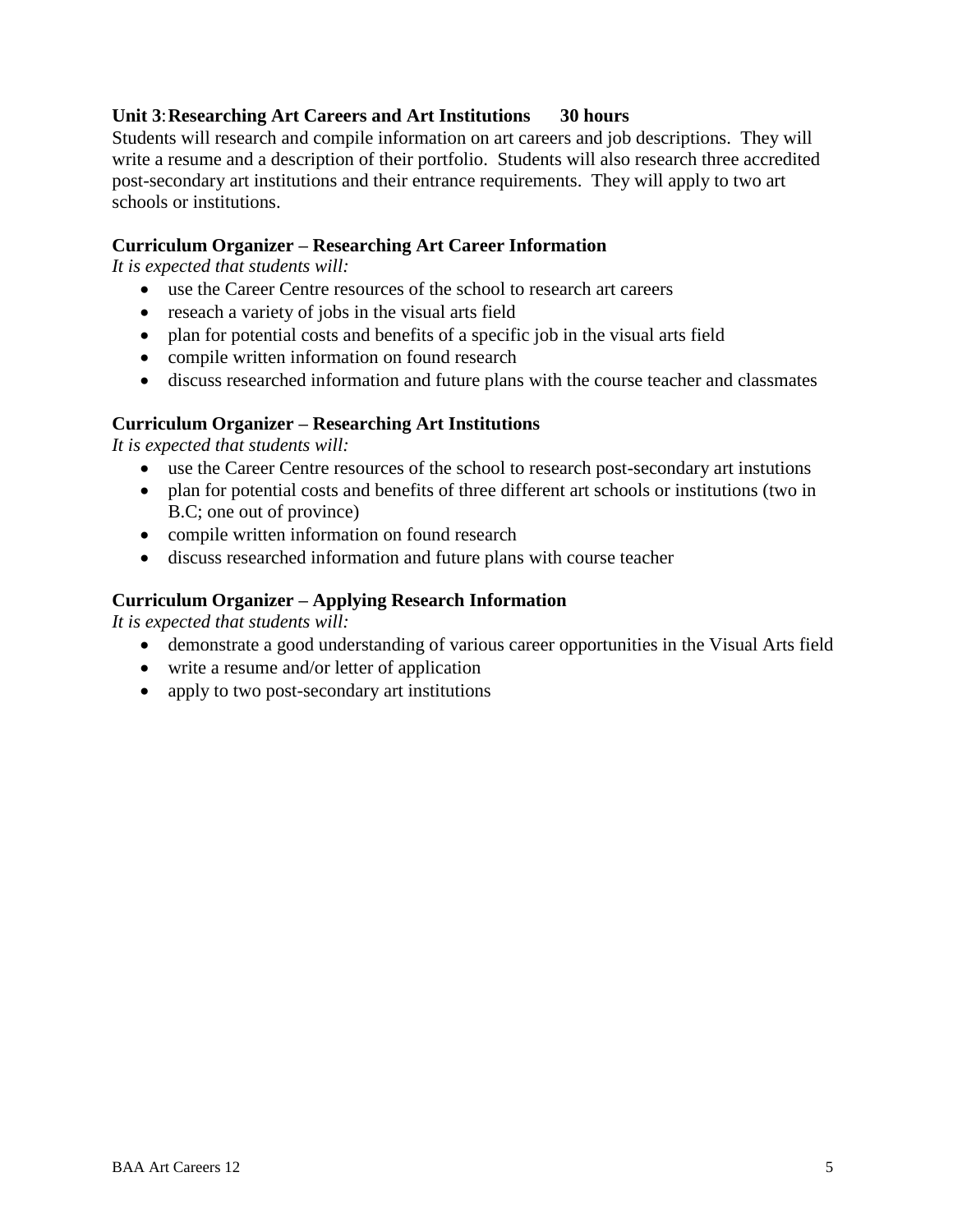# **Unit 4**:**Sketchbook - class time + homework**

Students will work on their sketchbooks throughout the semester. By the end of the course, the student should have completed two full sketchbooks which show their planning processes for projects, and include a variety of personal work. A number of formal sketchbook assignments will be completed during the course.

#### **Curriculum Organizer – Planning**

*It is expected that students will:*

- plan personal art projects through the use of their sketchbooks
- collect visual images for future reference
- record ideas and images for interest and for possible future projects

# **Curriculum Organizer – Creating**

*It is expected that students will:*

- complete a number of formal sketchbook assignments
- develop sketchbooks for personal artistic inventory
- create a sketchbook of a suitable standard to be included as part of their portfolios
- create a visual display of developing art work

# **Curriculum Organizer – Analyzing**

*It is expected that students will:*

engage in a sketchbook evaluation process together with the course teacher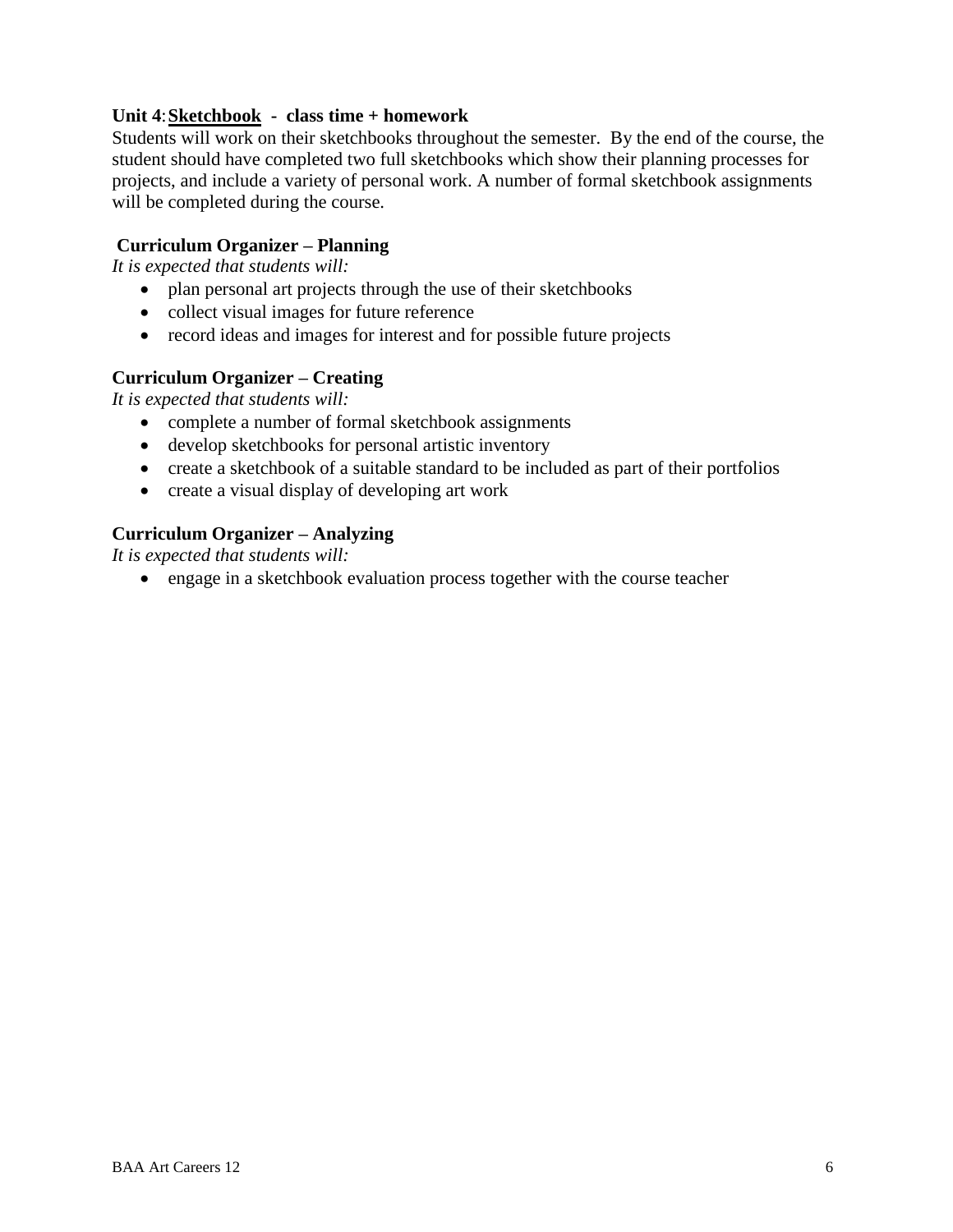# **Instructional Component**:

- direct instruction
- indirect instruction
- interactive instruction
- independent instruction
- individual work
- group work
- modelling
- research
- practical application
- analysis of own art work
- analysis of others' art work

# **Assessment Component**:

- Effective formative assessment via:
	- o Clearly articulated and understood learning intentions and success criteria
	- o Questions posed by students, peers and teachers to move learning forward Discussions and dialogue
		-
	- o Feedback that is timely, clear and involves a plan
	- o Students are resources for themselves and others peer and self-assessment
	- o Student ownership

Formative assessment used to adapt learning experiences and inquiry plans on an on-going basis to meet specific learning goals.

Development, awareness and action, based upon metacognition intended to lead to learner independence and self-coaching.

Summative Assessment:

Summative assessments will be determined as students demonstrate proficiency/mastery toward particular learning outcomes. Summative assessments and final grades will reflect the following:

- Students will work collaboratively with the teacher to determine summative achievement on assignments and letter grades based upon dialogue, and evidence of learning
- Behaviour and work habits will NOT be included when determining letter grades
- Marks will not be deducted for late work
- Extra credit and bonus marks will not be awarded
- Plagiarizing will not result in reduced marks/grades –the student will be required to demonstrate their learning authentically
- Attendance will not be considered toward letter grade
- Only individual learning demonstrated –no group marks will be used to determine grades
- Letter grades will reflect learning towards the learning outcomes articulated above
- Letter grades will be based upon criteria provided/agreed upon toward the learning outcomes